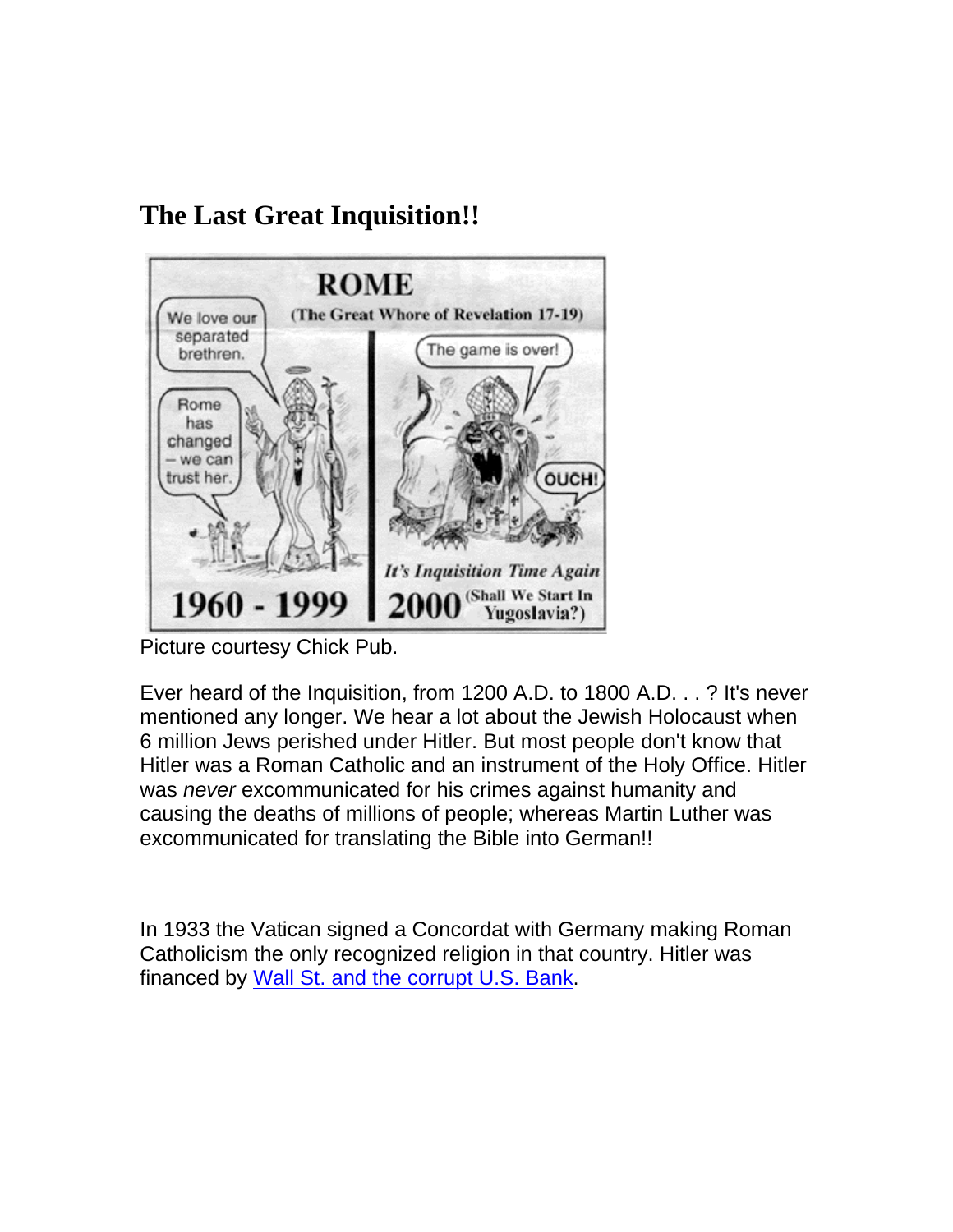

Signing the Concordat is Cardinal Pacelli (later to become Pope Pius XII). By 1933, he was the Vatican Secretary of State. Seated second from his left is Franz von Papen who was the Papal Nuncio to Germany. Standing at the far right can be seen the little known Vatican prelate, Montini, later to become Pope Paul VI.



Eugenio Pacelli (Pope Pius XII from 1939 to 1958) was a brilliant diplomat, a cunning politician and a religious crusader. He was appointed Papal Nuncio to Germany in 1920 — the first since the Reformation!! He, more than anybody else outside Germany, helped Hitler to power. He was one of the paramount personalities of the 20th century. He transformed the Vatican into a global political instrument. His pet obsession was Communism, and he became the main instigator of the Cold War.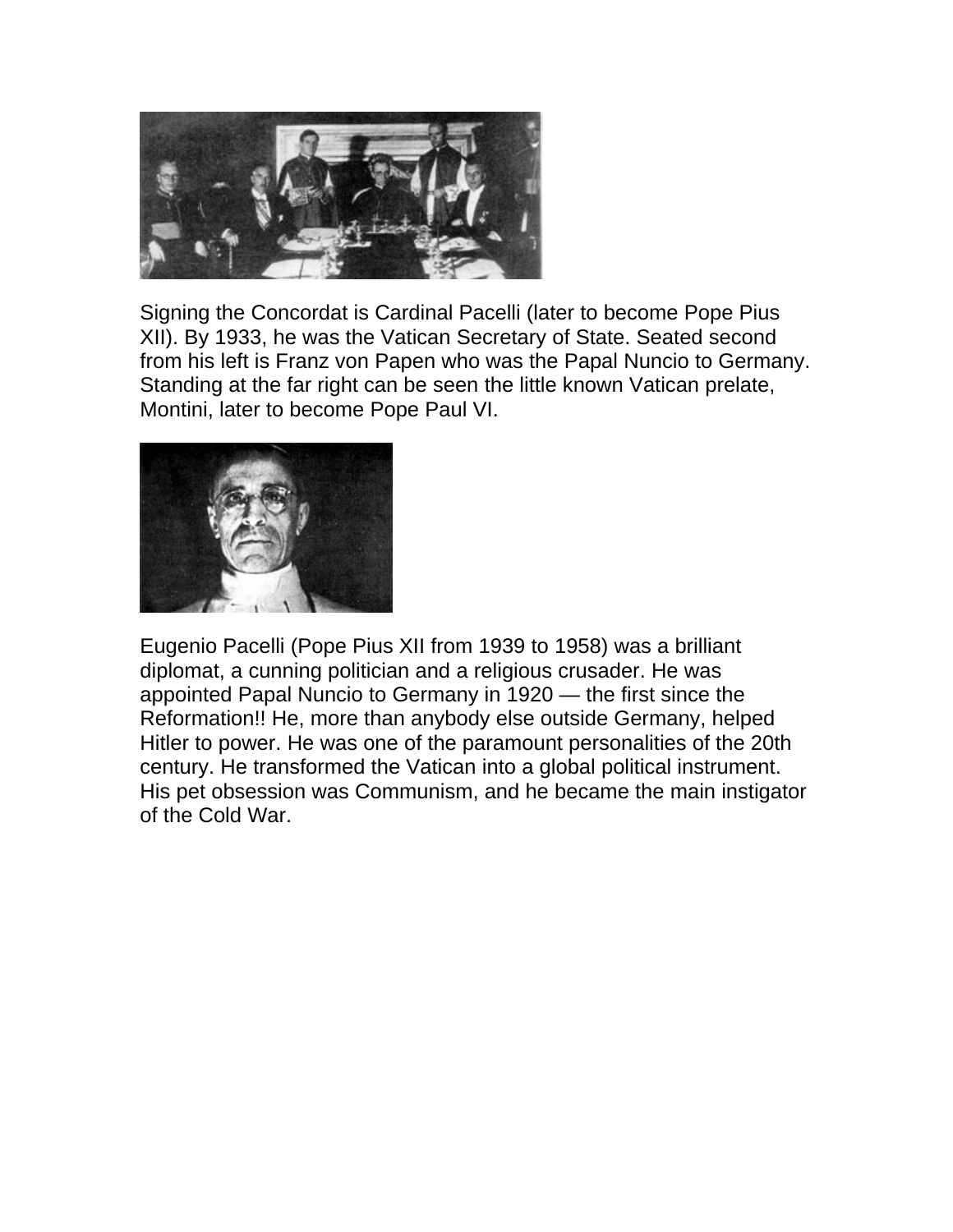

Archbishop Cesare Orsenigo, papal nuncio to Germany, talks with Hitler at a formal reception in Berlin in Jan. 1936. Martin Luther would *never* have allowed this!!



Hitler greets Msgr. Joseph Tiso, Slovakian Chief of State, Papal Chamberlain and Roman Catholic priest, at Hitler's field headquarters on the Eastern Front, October, 1941.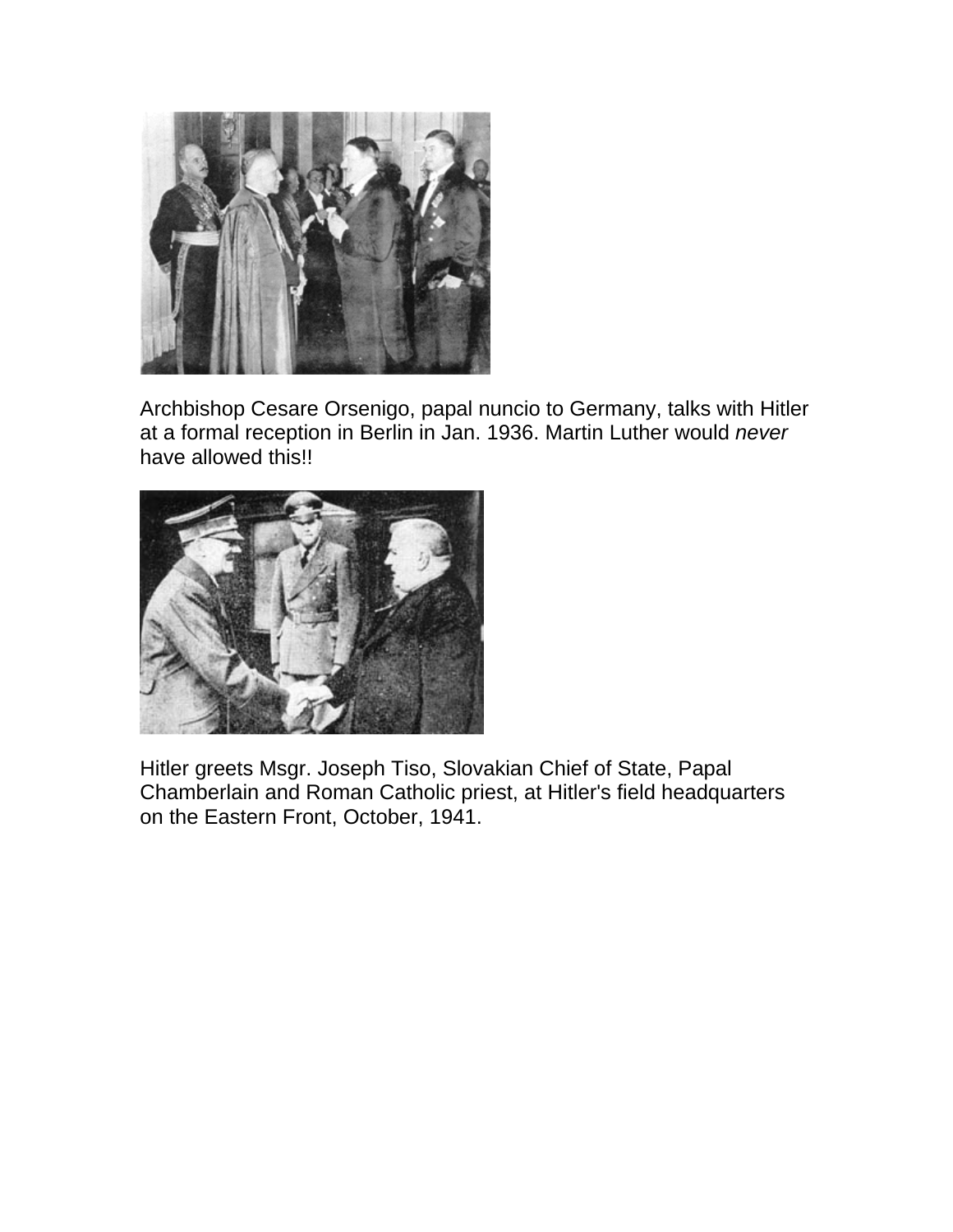

Little Dollfuss (Dictator of Austria) with Cardinal Innitzer on the right, witnessing the proclamation of the new Clerical-Fascist Constitution in 1934.



Dr. Schuschnigg, Price Staremberg and Cardinal Innitzer with Dollfuss.



The Spanish Catholic Hierarchy giving the Fascist salute at Santiago de Compostela in 1937.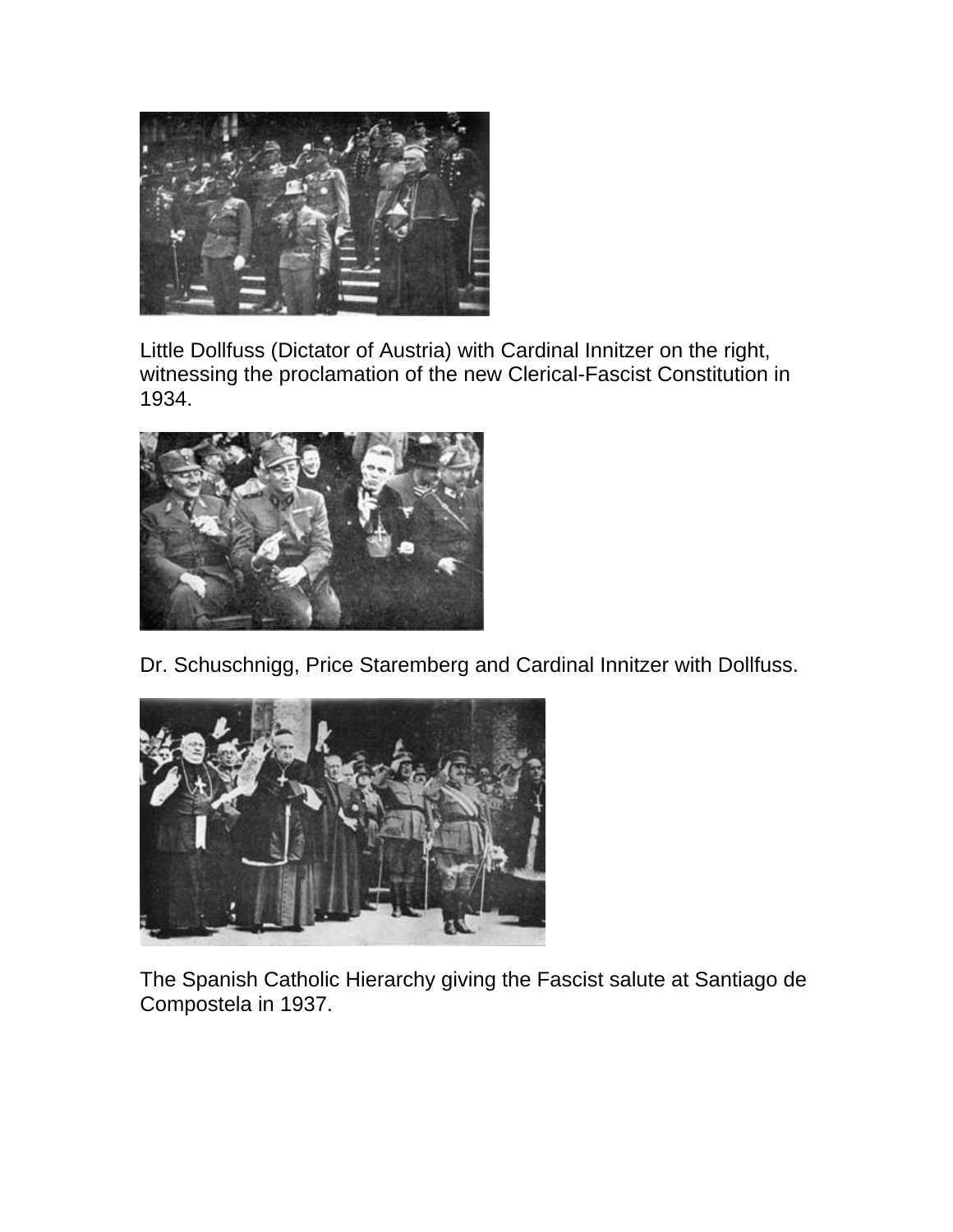

Catholic "evangelization" during the Spanish Civil War.



Hitler's mistress Ava Braun. Like *[LaPopessa](http://www.reformation.org/palace.html)* in Rome, very few people knew of their relationship.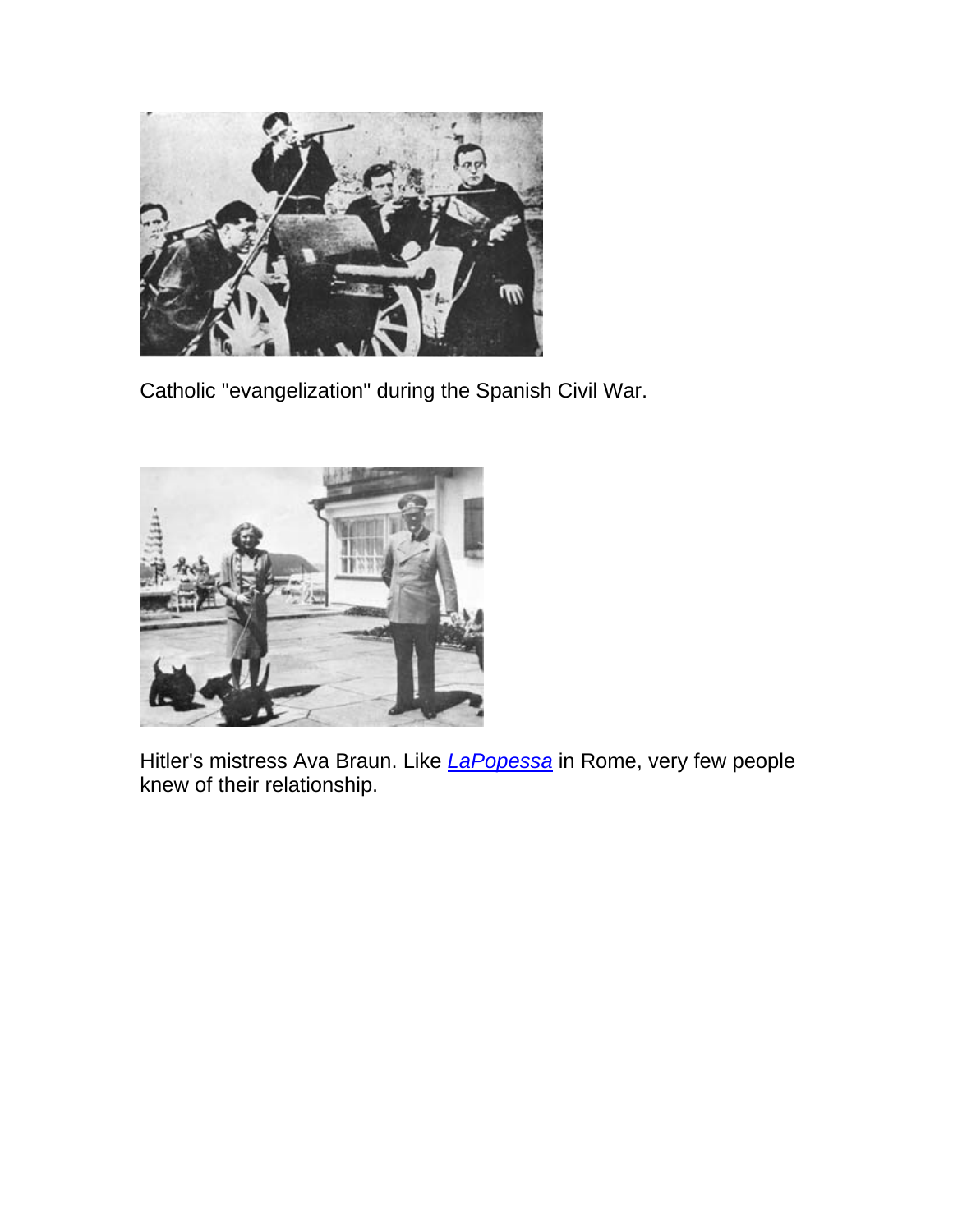

Eva Braun as a young girl at Simbach Convent. Martin Luther emptied the convents in Germany. He called them "cesspools of iniquity." The Jesuits filled them up again.



Hitler reading with his glasses. If only he had read Martin Luther's masterpiece translation of the Bible . . . and converted to Christ. He might have become a great 20th century Reformer instead!!

Prior to 1960, libraries in America were *filled* with books on the Inquisition. Today however, very few can be found. . . . Why has the Inquisition been covered up? Because the total number of victims of this atrocity reached about 68 million people.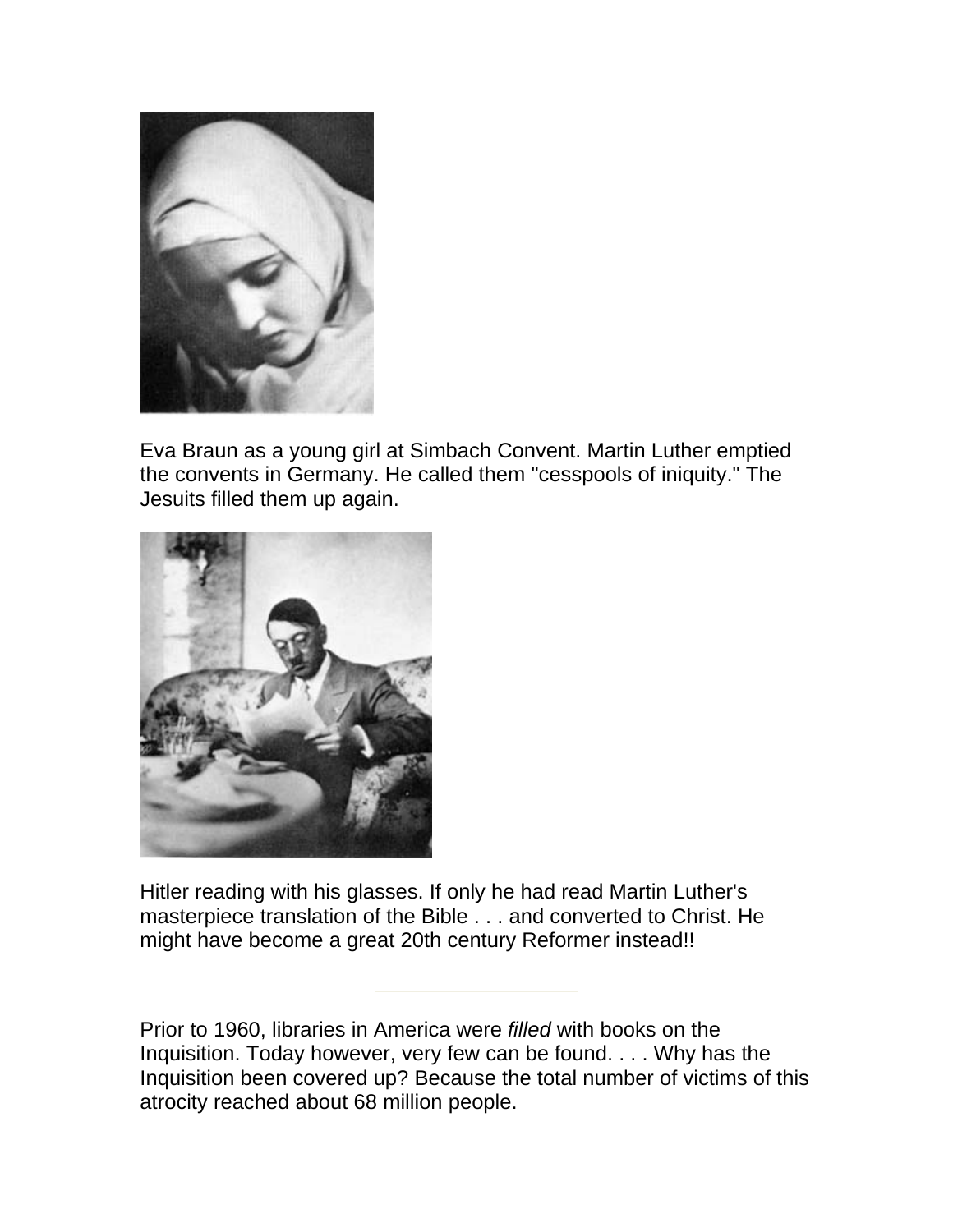They were Bible-believing Christians, Jews and even Roman Catholics like Joan of Arc, Savanarola, Giordano Bruno and Galileo etc., who were destroyed by the Inquisition carried out by the "Holy Office." The victims were *always* found guilty. They *never* knew who accused them. They *never* had lawyers, and *no one* would dare lift a finger to help. . . . On August 28, 1558, Walter Mill (an 82 year old Scotsman and parish priest of Lunan near Montrose), was burned alive with several others for embracing the Reformed Faith!!



Picture courtesy of Chick Pub.

The Inquisition was forcibly suppressed by Napoleon when he entered Madrid in 1808. When the Spanish Parliament in 1831 declared it incompatible with the Constitution, the Vatican *protested.* King Ferdinand VII restored it again in 1814. The Inquisition was finally suppressed by the Liberals in July, 1833. However, the Holy Office has *never* ceased to function. It is *still* alive and well and disguised under the specious name (sacred congregation for the doctrine of the faith) in the Vatican *today!* Its current head is a German named Ratzinger and *Time*  magazine had this to say about him:

The Cardinal wields immense clout in the hierarchy - beginning at the top. The Pope and Ratzinger are, says one mid-ranking Vatican official, two pieces of a puzzle. Without one, the other is not complete. Others point out an obvious primacy. Asked whether the Cardinal in practice was the undisputed No. 2 under the Pontiff one insider in the Holy See responds, *Intellectually and theologically, he's No 1*.

*Time*, December 6, 1993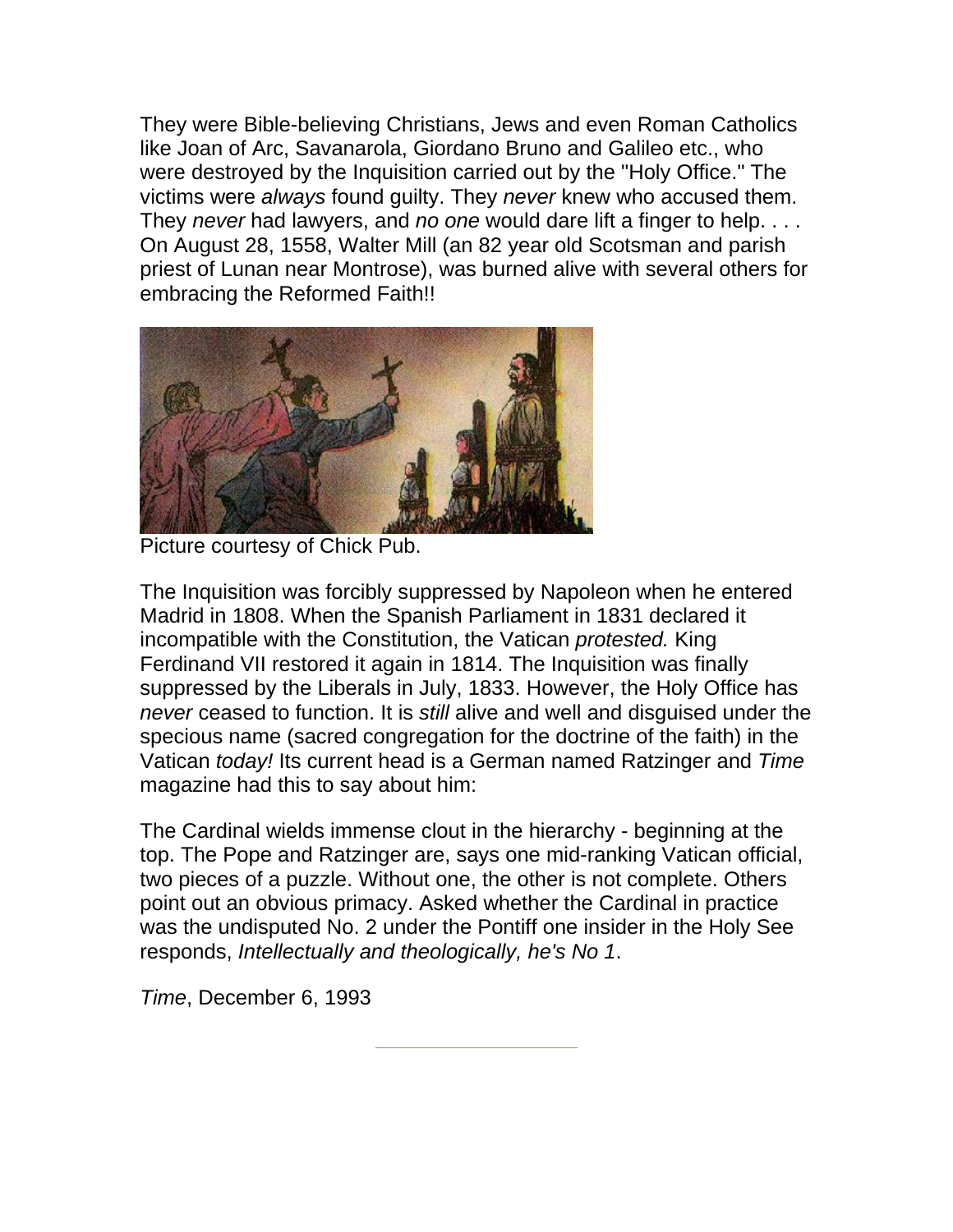Throughout history, whenever the *time* came for God to do a great work, the devil has *always* put forth his utmost power to stop the work of God. Satan, acting through *[Pharaoh](http://www.reformation.org/pharaoh.html)*, king of Egypt, was not going to let the children of Israel go to the promised land without putting up a tremendous struggle.

Moses had to plague his kingdom with 10 plagues, and kill all the firstborn of Egypt, before Pharaoh would finally relent. Even then Pharaoh saw another opportunity at the Red Sea to annihilate the people of God:

"But when the *time* of the promise drew nigh, which God had sworn to Abraham, the people grew and multiplied in Egypt, Till another king arose which knew not Joseph. The same dealt subtilly (crafty, cunning, shrewd, deceptive) with our kindred, and evil entreated our fathers, so that they cast out their young children, to the end that they might not live" (Acts 7:17-19, Exodus 1:22).

Before the coming of the Messiah, Satan had all his people in *key positions*, especially the *religious leaders*. He directed king Herod to murder all the babies in Bethlehem in hopes of killing the promised Redeemer. The land of Israel was filled with legions of devils and unclean spirits to oppose the work of the Messiah. Jesus began His preaching ministry in the town where He grew up. The local people's reaction to His first sermon - they tried to kill Him! And that was the reception He got from people He knew all His life!

The spread of Christianity in the Roman Empire was met with terrible opposition by the pagans. Innumerable were the martyrs that died for the Faith during the first 300 years. The lives of Christians during that time consisted of persecution *above ground* and prayer *underground*.

Before the Emperor Constantine ended the persecutions, the pagans made one last desperate attempt to abolish the Christian name. This persecution, under the Emperor Diocletian, began on the 23rd of February (303 A.D.), that being the day the Roman Terminalia was celebrated, and the cruel pagans boasted that they would finally put a termination to Christianity. . . . Fire, racks, swords, wild beasts, crosses, poison and famine were made use of to kill the Christians. Invention was exhausted to devise tortures against those who would not deny Christ and acknowledge Caesar as "lord" and burn incense to his image.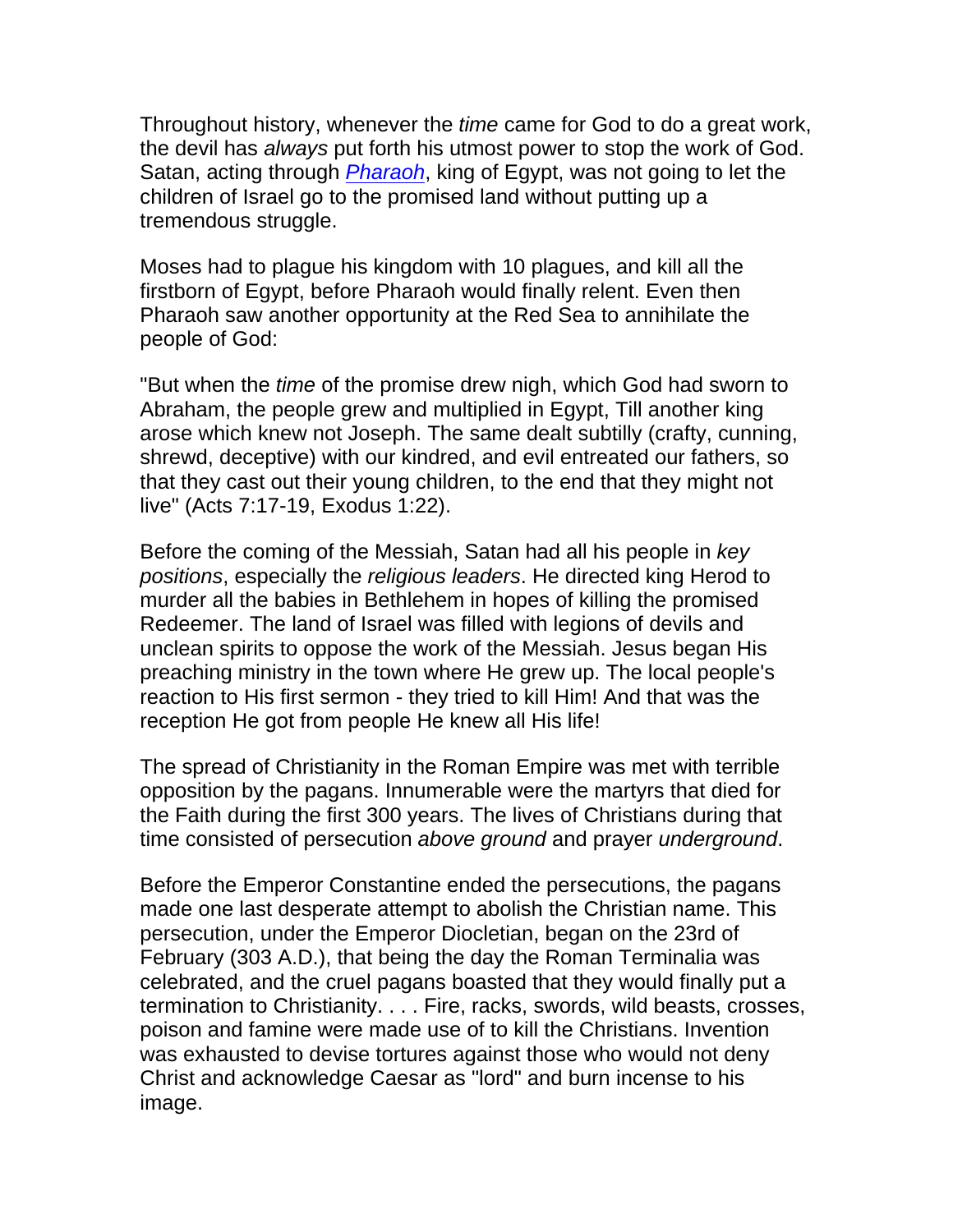Christians faced death bravely in the Roman Coliseum for their Lord and Saviour Jesus Christ.

This persecution lasted 10 years and was ended by the victory of Constantine, and his *Edict of Milan* (313 A.D.), granting freedom of worship to the believers. It was a *great victory* of Christ over the Dragon and the pagan Roman superstition. The Emperor Constantine, says the Church historian Eusebius,

caused to be painted on a lofty tablet, and set up in the front of the portico of his palace, so as to be visible to all, a representation of the salutary sign placed above his head; and below it that hateful and savage adversary of mankind, who by means of the tyranny of the ungodly, had wasted the Church of God, falling headlong, under the form of a Dragon, to the abyss of destruction" (Eusebius, *Life of Constantine*).

From the Bible and history we see that Satan always stirs up all his wrath just before the hour of deliverance. It will be *no different* this time. The Bible plainly teaches that will be great tribulation for the true Church just before the Second Coming of Christ.

Satan *hates* all those who believe in the Reformation credo: salvation by faith in Christ alone, and he will do his utmost to massacre them. It will be another [St. Bartholomew's Day Massacre](http://www.reformation.org/bart.html) - on a worldwide scale.... This is *symbolized* in Scripture by the Battle of Armageddon - Satan loosed out of his prison - the great tribulation - the Dragon making war with the saints etc.

The last Pope will be a ferocious persecutor of *true* Protestant Christians. As in the past, the Inquisition under the Jesuits will be the instrument that Satan will use to try and bring the entire world under the Papacy. Like the plague of frogs on Egypt, Roman Catholicism will be *everywhere*:

"And I saw three unclean spirits like *frogs* come out of the mouth of the dragon, and out of the mouth of the beast, and out of the mouth of the false prophet . . . And Aaron stretched out his hand over the waters of Egypt; and the *frogs* came up, and *covered* the land of Egypt " (Rev. 16:13, Exodus 8:6).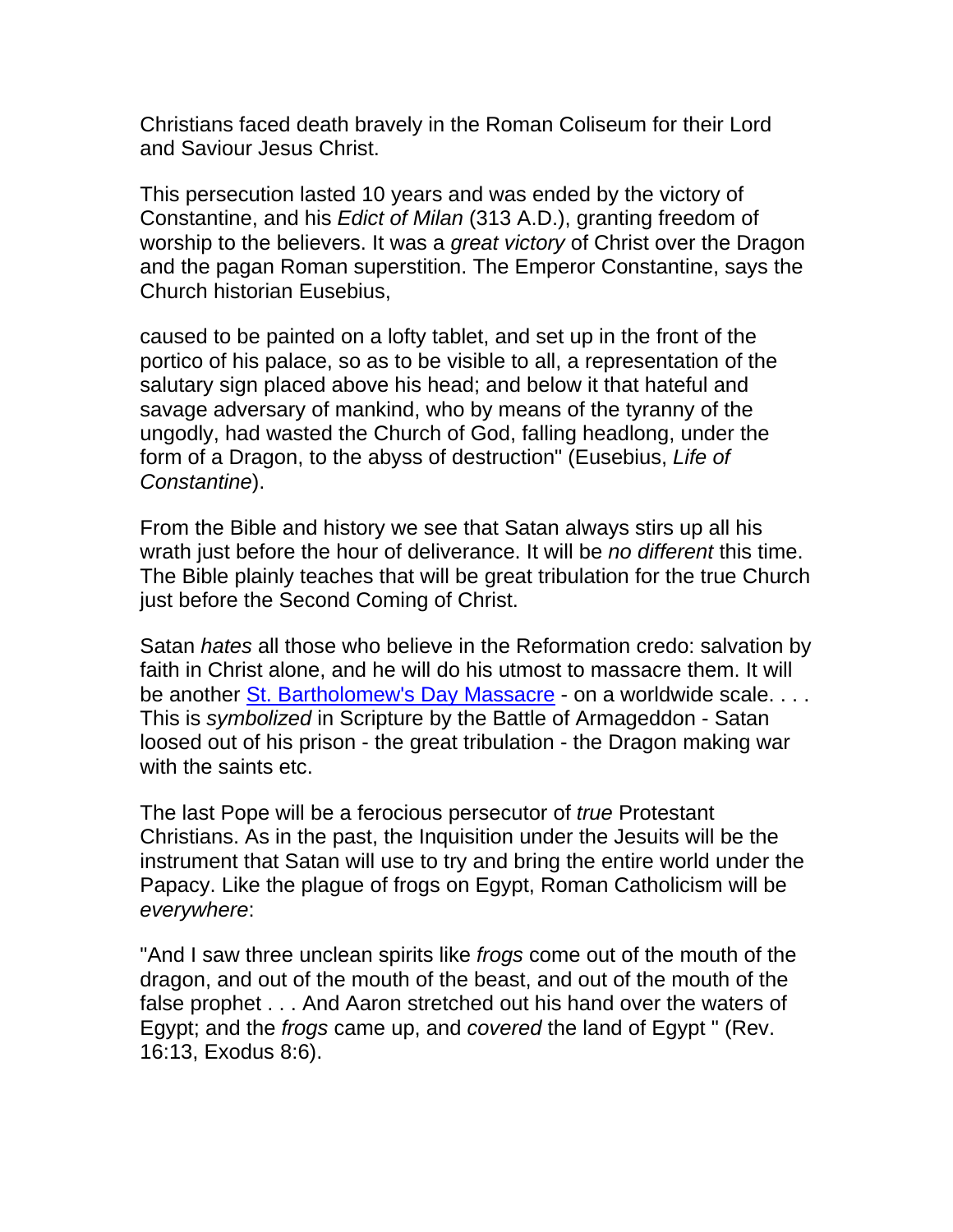Jesus said: "I am Alpha and Omega, the first and the last" (Rev. 1:11). The *last quarter* of Christian history will end like the *first quarter* of Jewish history . . . with Pharaoh in hot pursuit of the *spiritual* children of Israel. . . . This modern Pharaoh will try and exterminate all who refuse to acknowledge him as the Vicar of Christ. However, the Lord Jesus Christ - the Prophet like unto Moses - will overthrow him in a victory *greater* than at the Red Sea:

"And it came to pass, that in the [morning watch](http://www.reformation.org/chronew.html) (the fourth watch) the Lord looked unto the host of the Egyptians through the pillar of fire and of the cloud and troubled the host of the Egyptians . . . And the waters returned, and covered the chariots, and the horsemen, and all the host of Pharaoh that came into the sea after them; there remained not so much as one of them" (Exodus 14:24-28).



Picture courtesy Chick Pub.

Unlike the movie, Pharaoh was buried at *sea*. He never got to use the gigantic pyramid that his slaves had built for him. When Christ returns He will bury His enemies in a sea. . . *a sea of fire!*

St. Paul tell us that God will trouble the persecutors of His Church when He comes again:

"And to you that are troubled rest with us, when the Lord Jesus shall be revealed from Heaven with His mighty angels, In flaming fire taking vengeance on them that know not God, and that obey not the gospel of our Lord Jesus Christ: who shall be punished with everlasting destruction from the presence of the Lord, and from the glory of His power" (II Thess. 1:7-8).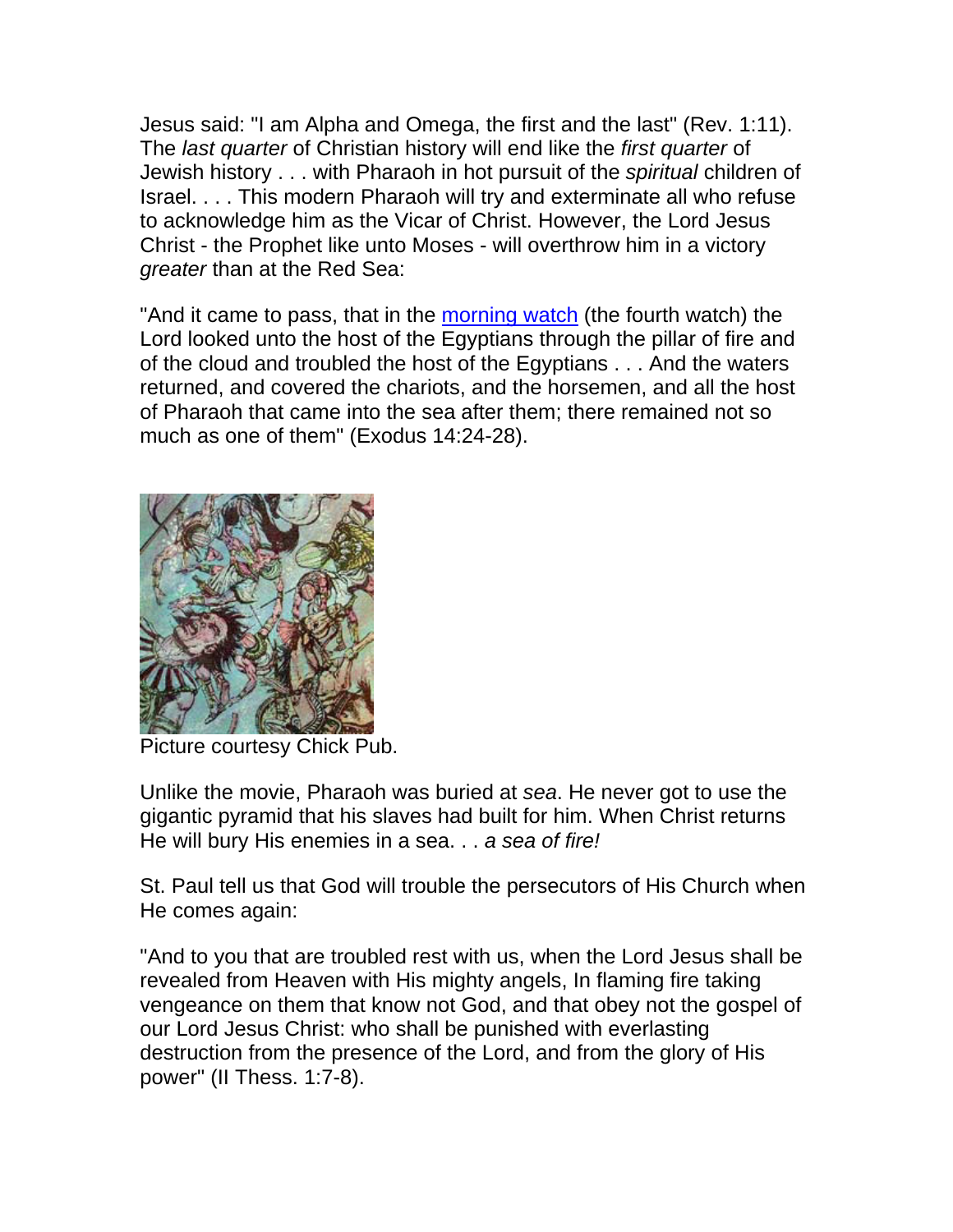Death for the true believer is described as *rest* until that great Resurrection Morning comes. . . . Death for the unbeliever is not the end of existence, or Purgatory, but everlasting torment in the lake of fire and brimstone. Whom will *you* choose - Christ or the Pope? - one is everlasting joy in Heaven, the other is everlasting pain in Hell.

"And they sing the song of Moses the servant of God, and the song of the Lamb, saying, Great and marvelous are thy works, Lord God Almighty; just and true are they ways, thou King of Saints Who shall not fear thee, O Lord, and glorify thy name? for thou only art holy: for all nations shall come and worship before thee: for thy judgments are made manifest" (Exodus 15, Rev. 15:3-4).

"Let no man deceive you by any means: for that Day shall not come, except there come a falling away *first,* and that man of sin be revealed, the son of perdition . . . and there shall be a time of trouble, such as never was since there was a nation even to that same time: and at that time thy people shall be delivered, every one that shall be found written in the book" (II Thess. 2:3, Daniel 12:1).

## **The Song of Moses**

"Then sang Moses and the children of Israel this song unto the Lord, and spake saying, I will sing unto the Lord, for he hath triumphed gloriously: the horse and the rider hath he thrown into the sea. The Lord is my strength and song, and he is become my salvation: he is my God, and I will prepare him an habitation; my father's God, and I will exalt him.

The Lord is a man of war: the Lord is his name.

Pharaoh's chariots and his host hath he cast into the sea: his chosen captains also are drowned in the Red sea.

The depths have covered them: they sank into the bottom as a stone. Thy right hand, O Lord, is become glorious in power; thy right hand , O Lord hath dashed in pieces the enemy. And in the greatness of thine excellency thou hast overthrown them that rose up against thee: thou sendest forth thy wrath, which consumed them as stubble.

And with the blast of thy nostrils the waters were gathered together, the floods stood upright as an heap, and the depths were congealed in the heart of the sea.

The enemy said, I will pursue, I will overtake, I will divide the spoil; my